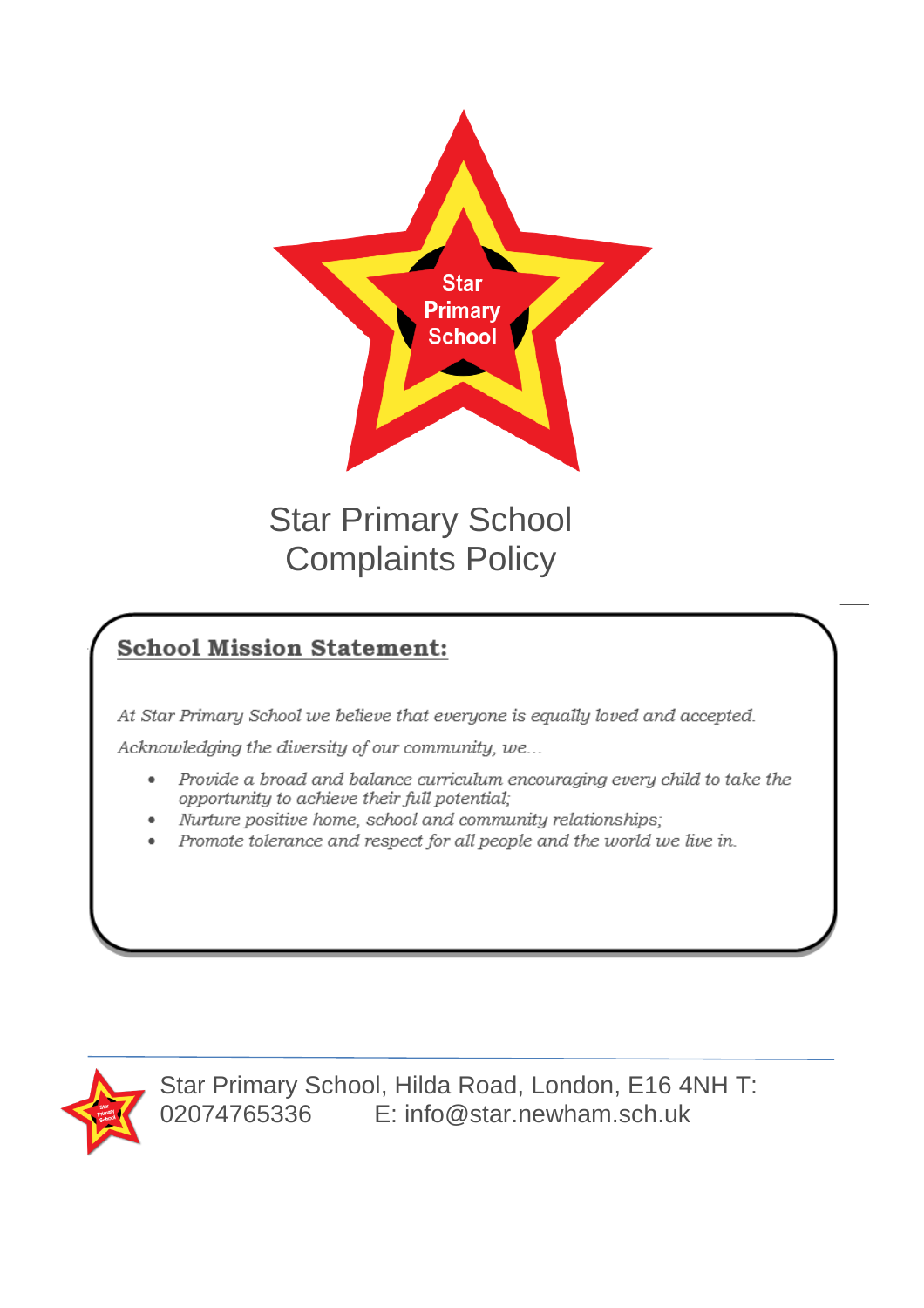**Article 3** The best interests of the child must be a top priority in all decisions and actions that affect children.

**Article 12** Every child has the right to express their views, feelings and wishes in all matters affecting them, and to have their views considered and taken seriously. This right applies at all times, for example during immigration proceedings, housing decisions or the child's day-to-day home life.

**Article 13** Every child must be free to express their thoughts and opinions and to access all kinds of information, as long as it is within the law.

**Article 28** Every child has the right to an education. Primary education must be free and different forms of secondary education must be available to every child. Discipline in schools should respect children's dignity and their rights. Richer countries must help poorer countries achieve this.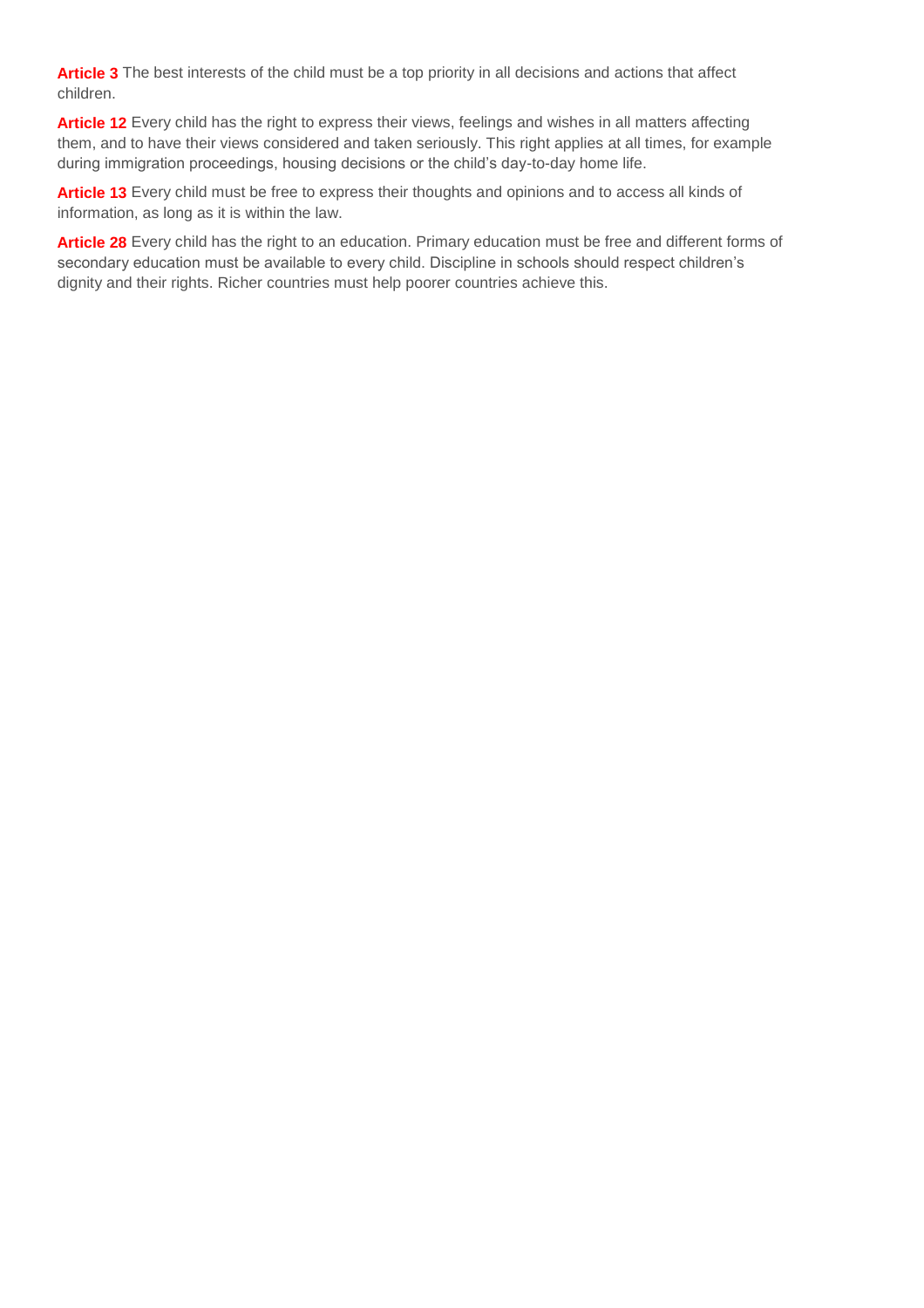# **Complaints Policy**

#### **General**

We value warm relationships with parents and enjoy working with you to enable your child to reach their full potential. We want your child to be happy and safe at Star. We welcome suggestions for improving our work in school. Be assured that, no matter what you want to tell us, our support and respect for your child will not be affected in any way.

Please tell us of your concern as soon as possible. It is difficult for us to investigate an incident or problem properly if it took place some time ago. We do appreciate the assistance we receive from parents in addressing any problems that arise.

We receive very few complaints however we recognise that sometimes things may not go as we would all wish and you may feel that we have fallen short of our high standards; be dissatisfied or require clarification of school matters.

Most issues can be solved quickly and easily, when and if, they arise and we ask you to follow the steps detailed below.

#### **Step 1 – Talk to the Teacher**

The first thing to do is to talk to the teacher involved. You will need to make an appointment at the School Office to do this, especially if the complaint is complicated or likely to take a while to resolve. Please do not try to see the teacher during the school day as they will be teaching at this time.

#### **Step 2 – Meet the Phase Group Leader = Assistant Head**

EYFS: Mr Ramonet

KS1: Mrs Bagheri

KS2: Ms Williams

This should happen if step 1 has been completed or if the issue is particularly serious or urgent. The Assistant Head Teachers are available before and after school and can be seen in the school playground.

#### **Step 3 – Meet with the Deputy Head Teacher if the issue deems necessary**

**Mrs Poulteney, Mr Carbutt, Mrs Jennings**

Appointments to be made via the school office.

**Step 4 – Meet with the Head Teacher**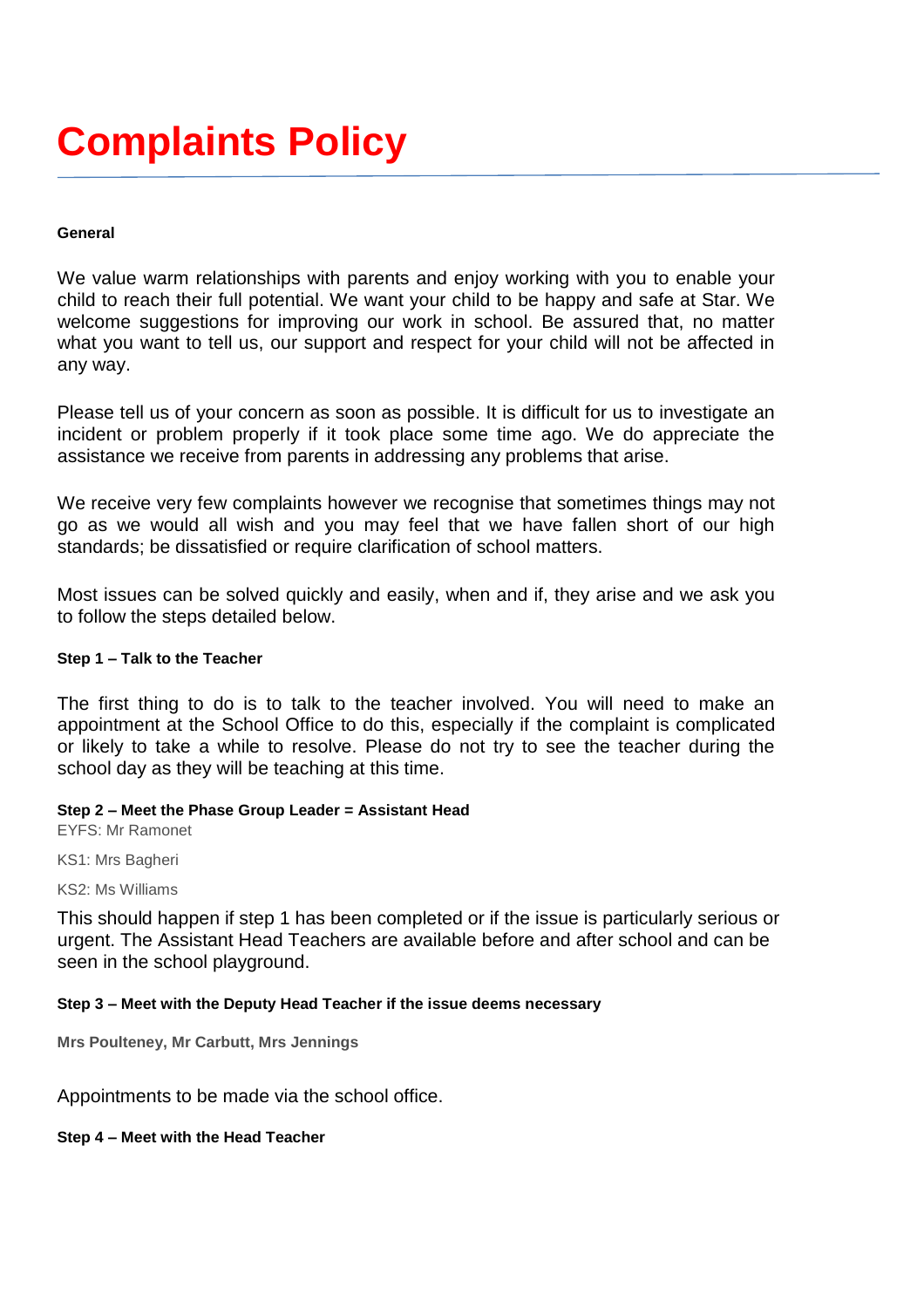Arrange to meet with the Head Teacher if Steps 1-3 have been completed or if the issue is particularly serious or urgent. The school office will arrange an appointment. We hope that all issues may be resolved, however in the event you feel that this is not the case; you can go to Step 5.

### **Step 5 – Go to the Governors**

The complaint can then go to the School's Governors. This can happen if you have gone through Steps 1-4. You can write a letter to Governors care of the school to explain your concerns. You may use the attached form if you prefer. The Governors will either respond in writing or arrange a meeting with at least two of the Governors. They will then write back telling you their conclusions.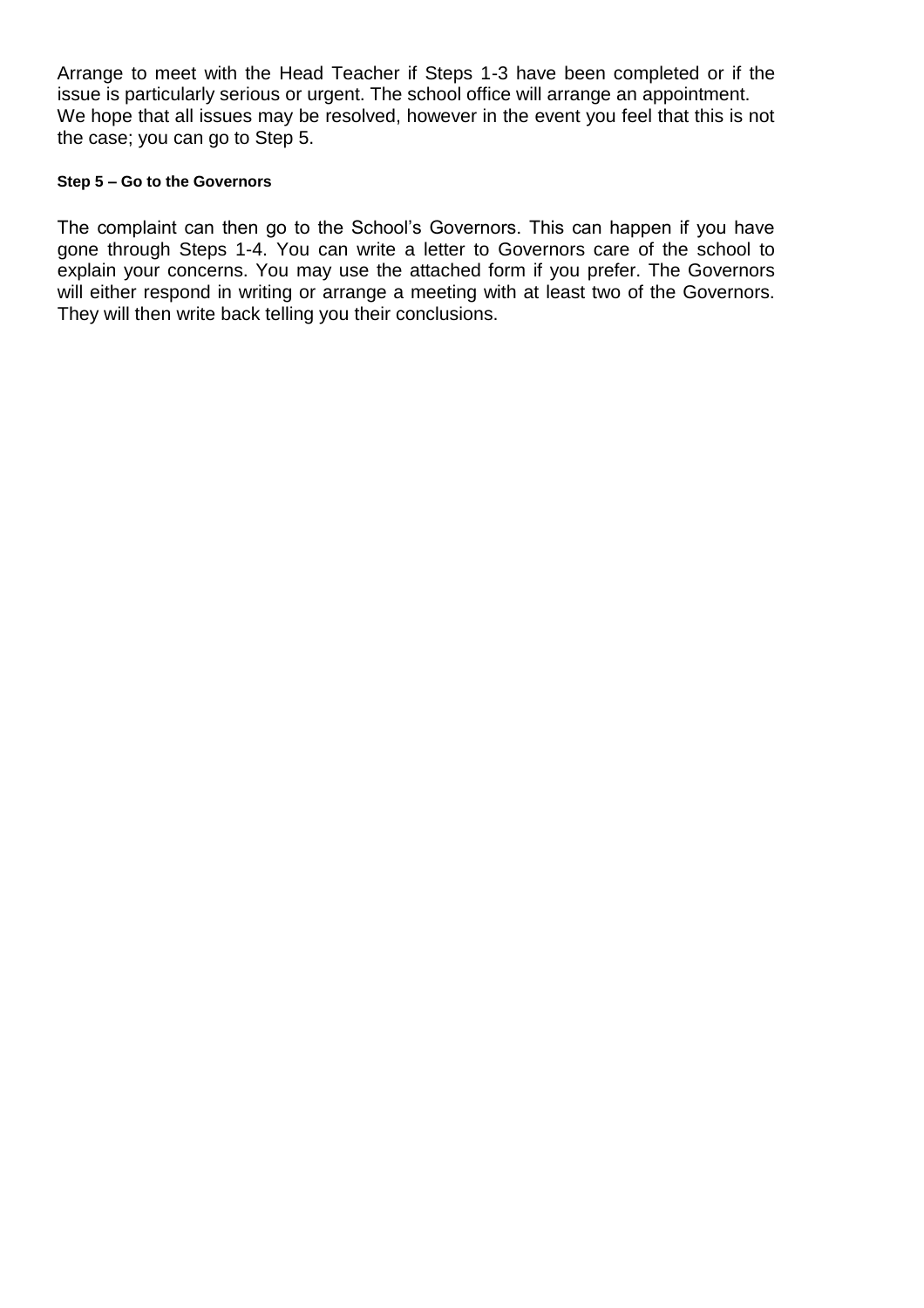## **Complaint to Governor: Step 5 Formal Concern Form**

| Name:                                                |     |           |
|------------------------------------------------------|-----|-----------|
| Name of child:                                       |     |           |
| Child's class:                                       |     |           |
| Have you spoken to the class                         | Yes | No        |
| teacher? (Please circle)                             |     |           |
| Any notes or comments                                |     |           |
| regarding discussion with class                      |     |           |
| teacher.                                             |     |           |
|                                                      |     |           |
|                                                      |     |           |
|                                                      |     |           |
|                                                      |     |           |
|                                                      |     |           |
| Have you spoken to the Assistant                     | Yes | No        |
| Head Teacher? (Please circle)                        |     |           |
| Any notes or comments                                |     |           |
| regarding discussion with<br>Assistant Head Teacher. |     |           |
|                                                      |     |           |
|                                                      |     |           |
|                                                      |     |           |
|                                                      |     |           |
|                                                      |     |           |
| Have you spoken to the Deputy                        | Yes | No        |
| Head Teacher? (Please circle)                        |     |           |
| Any notes or comments                                |     |           |
| regarding discussion with Deputy                     |     |           |
| Head Teacher.                                        |     |           |
|                                                      |     |           |
|                                                      |     |           |
|                                                      |     |           |
|                                                      |     |           |
|                                                      |     |           |
| Have you spoken to the Head                          | Yes | <b>No</b> |
| Teacher? (Please circle)                             |     |           |
| Any notes or comments                                |     |           |
| regarding discussion with Head                       |     |           |
| Teacher.                                             |     |           |
|                                                      |     |           |
|                                                      |     |           |
|                                                      |     |           |
|                                                      |     |           |
| Signed:                                              |     |           |
| Date:                                                |     |           |

**Please return this form to the Chair of Governors, c/o Star Primary School**